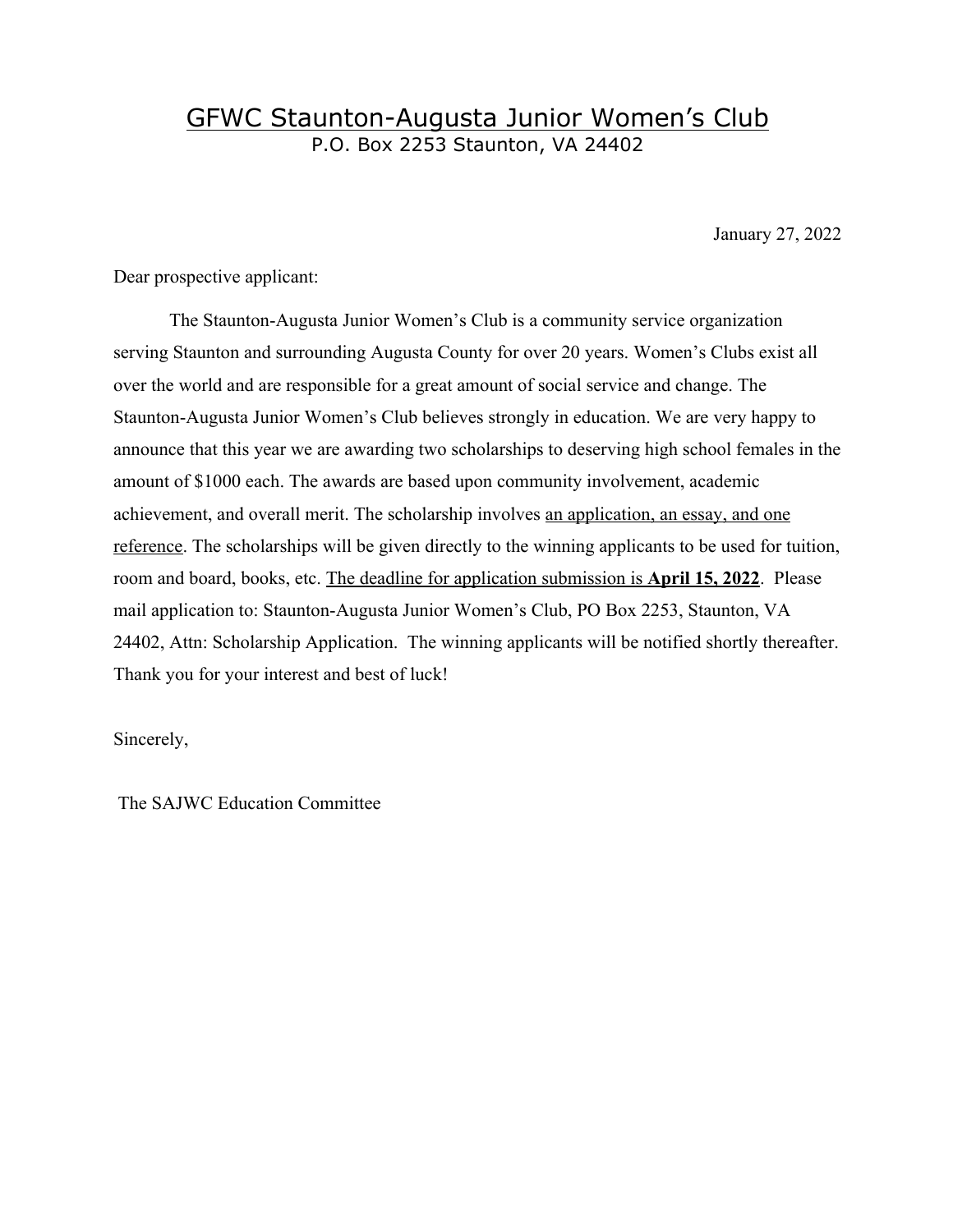# **Staunton-Augusta Junior Women's Club Scholarship Application Form Personal Information**

|                                                                          |                                | Place of Employment                    |  |
|--------------------------------------------------------------------------|--------------------------------|----------------------------------------|--|
|                                                                          |                                |                                        |  |
|                                                                          | <b>Educational Information</b> |                                        |  |
| College/Secondary Education Accepted/Applying to                         |                                |                                        |  |
| (Please note acceptance status)                                          |                                |                                        |  |
|                                                                          |                                |                                        |  |
|                                                                          |                                | High School Attended                   |  |
|                                                                          |                                | Degree Earned<br><u>Dates Attended</u> |  |
|                                                                          |                                |                                        |  |
| Other Educational/Vocational Classes or Degrees                          |                                |                                        |  |
|                                                                          |                                |                                        |  |
| Please list all other scholarships you have received to date and include |                                |                                        |  |
| amount                                                                   |                                |                                        |  |